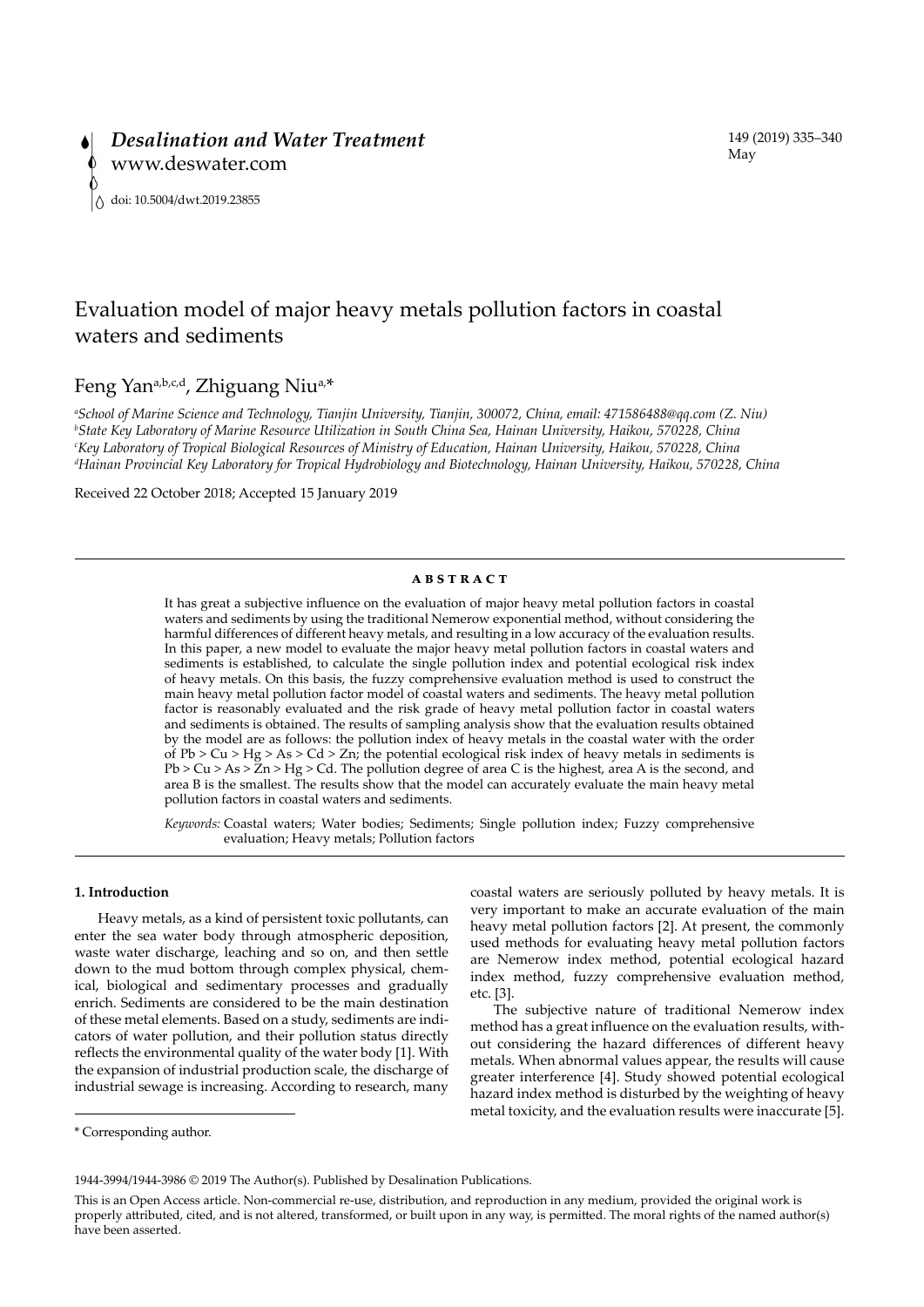Fuzzy comprehensive evaluation method fully takes into account the complexity of heavy metal pollution, with less human influence, and the evaluation results tend to the actual situation. In groundwater, soil heavy metal pollution, air quality evaluation, and environmental safety evaluation of industrial sewage, fuzzy comprehensive evaluation method has a high application value.

In order to obtain accurate evaluation results of major heavy metal pollution factors in coastal waters and sediments, based on the calculation of single pollution index and potential ecological risk index of heavy metals, a fuzzy comprehensive evaluation method is used to construct a model of major heavy metal pollution factors in coastal waters and sediments, to obtain the risk grade of heavy metal pollution factors in coastal waters and sediments, and evaluate heavy metal pollution to water and sediments [6].

## **2. Methods**

*2.1. Calculation of single pollution index and single potential ecological risk index of heavy metals*

According to a study, the limits of class I seawater quality in the "Seawater Quality Standard" and the class I sediment standard in the "Marine Sediment Standard" are used as the evaluation criteria [7]. The single pollution index *Ci <sup>f</sup>*is used to evaluate the risk of heavy metal pollution in seawater quality and sediments. When  $C_f^i \leq 1$ , the heavy metals meet the criteria, and when  $C_f^i$  > 1, the content of heavy metals exceeded the criteria.

The single pollution index can be calculated by Eq. (1) as follows:

$$
C_f^i = \frac{C_s^i}{C_n^i} \tag{1}
$$

In the equation,  $C_s^i$  is the measured value of heavy metal content at the *i*th station;  $C_n^i$  is the standard limit value of the first type of heavy metal content.

The potential ecological risk index  $E_r^i$  for single heavy metals is calculated by Eq. (2) [8]:

$$
E_r^i = T_f^i \times C_f^i \tag{2}
$$

Here  $T_f^i$  is the toxicity response coefficient of heavy metals, which reflects the toxicity level of heavy metals and the sensitivity of organisms to their pollution [9].

On the basis of calculating the single pollution index and the single potential ecological risk index of heavy metals, a fuzzy comprehensive evaluation method is used to construct the model of major heavy metals pollution factors in coastal waters and sediments. The heavy metal pollution factors are evaluated and the risk level of heavy metal pollution factor in coastal waters and sediments is obtained.

## *2.2. Fuzzy comprehensive evaluation method*

#### *2.2.1. Membership function*

Based on a study, the membership of the fuzzy comprehensive evaluation method is calculated by the reduced half trapezoid function, and the sectional limit value is the standard value of corresponding environmental quality [10]. The membership function of a heavy metal for grade I heavy metal pollution is:

$$
u_1(x_i) = \begin{cases} 1 & (x_i \le a_1) \\ \frac{a_2 - x_1}{a_2 - a_1} & (a_1 < x_i < a_2) \\ 0 & (x_i \ge a_2) \end{cases} \tag{3}
$$

The membership function of a heavy metal for the grade II, III and IV of heavy metal pollution is:

$$
u_{j}(x_{i}) = \begin{cases} 1 - \frac{a_{j} - x_{i}}{a_{j} - a_{j-1}} & (a_{j-1} \leq x_{i} \leq a_{j}) \\ \frac{a_{j+1} - x_{i}}{a_{j+1} - a_{j}} & (a_{j} < x_{i} < a_{j+1}) \\ 0 & (x_{i} \leq a_{j-1}, x_{i} \geq a_{j+1}) \end{cases} \tag{4}
$$

The membership function of a heavy metal for grade V of heavy metal pollution is:

$$
u_s(x_i) = \begin{cases} 0 & (x_i \le a_4) \\ \frac{x_i - a_4}{a_5 - a_4} & (a_4 < x_i < a_5) \\ 1 & (x_i \ge a_5) \end{cases} \tag{5}
$$

In Eqs.  $(3)$ – $(5)$ :  $x_i$  is the measured value of heavy metals;  $a_i$  is the standard value of heavy metal pollution status of the corresponding level of heavy metals. Through the membership function of each index, the membership of each single index to the pollution status of heavy metals in different levels of sea area is obtained, to composed of the fuzzy function, called the relation fuzzy function *R*, then there is [11]:

$$
R = f(u_1(x_i), u_j(x_i), u_s(x_i)), u_1(x_i), u_j(x_i), u_s(x_i) \in [0,1]
$$
 (6)

## *2.2.2. Calculation of evaluation factor weight*

Due to the differences in the contribution of each single index to the environmental complex, there should be a different weight [12]. Considering the effect of external toxic substances, the weight calculation equation is as follows:

$$
a_i = \frac{(x_i + e_i) / (s_i + e_i)}{\sum_{i=1}^{n} [(x_i + e_i) / (s_i + e_i)]}
$$
(7)

Here  $a_i$  is the weight of the *i*th factor;  $x_i$  is the measured value of the index;  $S_i = \frac{1}{5} \sum_{i=1}^{n} d_i$  $=\frac{1}{5}\sum_{i=1}^{5}$  $5 \overline{)}11$  $\sum_{i=1}^{5} d_i$ ,  $d_i$  is the standard value of a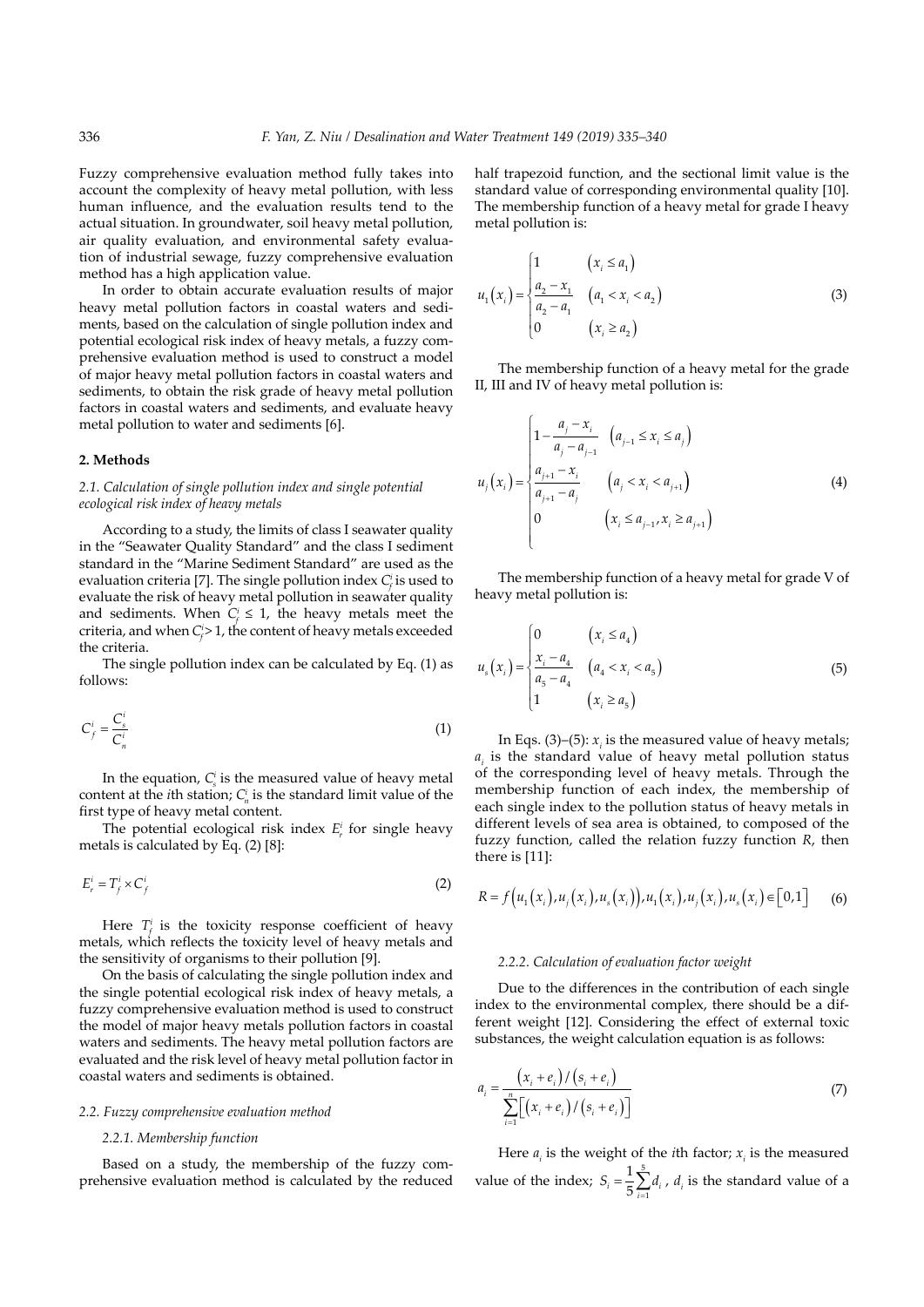certain heavy metal to the *i*th level;  $e_i$  is the corresponding heavy metal influence constant.

## *2.2.3. Calculation of evaluation results*

The weighted average model is used to calculate the membership of the overall pollution factor *B*, *B* =  $(b_1, b_2, ..., b_m)$ , and the calculation method of  $b_i$  is as follows:

$$
b_i = R \sum_{i=1}^{m} a_i R_{ij} / (i = 1, 2, \dots, m)
$$
 (8)

Here  $b_i$  is the membership of the *i*th grade;  $a_i$  is the corresponding weight. The corresponding score of each grade is determined by the weight formed by the component of the evaluation vector, and then the weighted average of the score of each grade is carried out to get the evaluation score. The final comprehensive evaluation model is:

$$
z_i = \frac{cb_i^k}{\sum_{i=1}^m b_i^k} \tag{9}
$$

$$
c = \sum_{i=1}^{m} z_i p_i \tag{10}
$$

Here  $p_i$  is the score for the *i*th level of environmental quality; *bi k* is the value of the *i*th level of environmental quality  $p_i$ ; *k* is the selected real number, here it is 2.0. Among them, the set scores are: grade I 5.0, grade II 4.0, grade III 3.0, grade IV 2.0, grade V 1.0. The lower the evaluation results, the stronger the pollution.

The process explained in this paper describes the use of risk evaluation model of heavy metal pollution to evaluate the main heavy metal pollution factors in coastal waters and sediments and obtain the risk level of heavy metal pollution factors in coastal waters and sediments.

#### *2.3. Sampling analysis*

Taking the coastal waters of a certain area as an example, the main heavy metal pollution factors in the water and sediments are analyzed by using the proposed evaluation model of heavy metal pollution factors. The sampling time of this survey is November 2017. In a certain offshore sea area, three research areas of A, B, C are random set, and there is a total of 12 stations to collect surface seawater and sediment, the 12 stations are: A1, A2, A3, B1, B2, B3, B4, B5, C1, C2, C3, C4.

2.5 dm3 plexiglass water sampler is used to collect surface seawater. All samples are collected, stored and pretreated according to the requirements of "Ocean Monitoring Standards". Surface sediment is collected by grab-type dredger, and the undisturbed surface sediment in the center is collected by plastic spoon in polyethylene bag. Cu, Pb, Zn, Cd and As samples are dried in an oven at  $105^{\circ}C \pm 1^{\circ}C$ , grinded by the agate mortar and all passed through 160 mesh sieves. After mixing, the samples are collected for standby [13]. Hg samples are dried by natural air, grinded and passed

through 80 mesh sieves. After mixing enough, the samples are collected for standby [14].

The determination of heavy metals in coastal waters and sediment samples is carried out in accordance with the requirements of the "Marine Monitoring Standards". The contents of Cu, Pb, Zn and Cd are determined by atomic absorption spectrometry, and the contents of Hg and As are determined by atomic fluorescence spectrometry [15–19]. According to the measured contents of different heavy metal factors, the proposed model is used to calculate the corresponding parameters to evaluate the main heavy metal pollution factors in coastal waters and sediments [20–23].

## **3. Results**

## *3.1. Analysis of heavy metal pollution in coastal waters*

The single heavy metal pollution index of different stations is calculated, and the single heavy metal pollution index of three study areas is taken as the average value of each station [24]. The results are shown in Fig. 1. Based on the results, the heavy metal pollution in the surface seawater of the monitoring area is evaluated.

Analysis of Fig. 1 shows that the pollution index of Hg, Pb, Cu and As in the area A is larger than 1, and the pollution is more obvious. The content of rest of Cd and Zn in this area is not higher than the first-class national standard limit of seawater quality; the pollution index of heavy metals in the area B is less than 1, which conforms to the standard; similar to the area A, the pollution index of Hg, Pb, Cu, A in the area C is larger than 1, and the pollution is more obvious [25,26]. The pollution index of S was higher than 1, and the content of Cd and Zn was less than the national first-class standard limit. The content of rest of Cd and Zn in this area is not higher than the first-class national standard limit of seawater quality

#### *3.2. Heavy metal pollution in surface sediments of coastal waters*

The potential ecological risk index of heavy metals in sediments of different stations is calculated. The potential



Fig. 1. Main pollution index of heavy metals in each study area.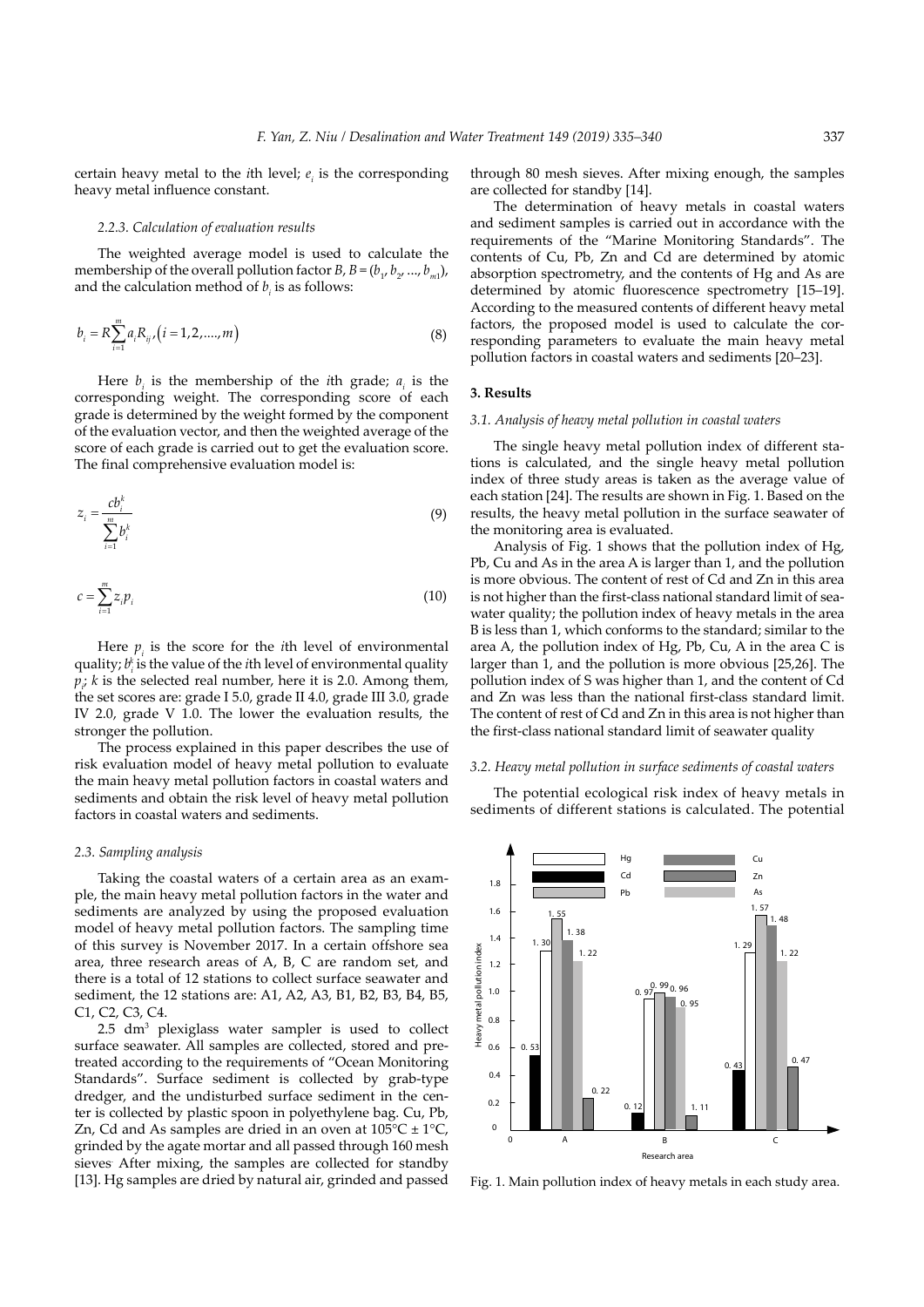ecological risk index of heavy metals in the three study areas takes the mean values of each station [27]. The results are shown in Fig. 2. Based on the results, the pollution of heavy metals in surface sediments of the sea area is evaluated.

The potential ecological risk indexes of Pb, Cu and As in area A are 52, 44 and 43, respectively, which are higher than 40; the ecological risk indexes of heavy metals in area B are lower than 40; the potential ecological risk indexes of Pb, Cu and As in area C are 49, 47 and 43, respectively, which are higher than 40.

## *3.3. Fuzzy comprehensive evaluation analysis*

#### *3.3.1. Weight calculation of different heavy metals*

The weights of the major heavy metal pollution factors at the sampling sites in the coastal waters of a certain area are calculated by using the model constructed in this paper, as shown in Table 1.

The weight of major heavy metal pollution factors in different sampling points can be seen in Table 1.

#### *3.3.2. Fuzzy comprehensive evaluation results*

According to the weight of heavy metal pollution factors at each sampling point, the fuzzy comprehensive evaluation results of heavy metal pollution in surface sediments of each sampling point are obtained, as shown in Table 2.

From Table 2, it can be seen that the fuzzy comprehensive evaluation scores of the three sampling points in area A are 1.1–1.2, and the pollution levels are all of grade V, that is, it is the severe pollution; the fuzzy comprehensive evaluation scores of the five sampling points in area B are 2.1–4.0, and the surface sediments in this sea area are not polluted seriously, and the pollution levels are between grade II and grade IV [27]. In area C, the scores of fuzzy comprehensive evaluations of three sampling points is 1, and the pollution level is all grade V, that is, severe pollution.



Fig. 2. Potential ecological risk index of major heavy metals in each study area.

| Table 1                                       |  |
|-----------------------------------------------|--|
| Weight of heavy metals at each sampling point |  |

| Research<br>area | Sampling<br>point | Hg   | Cd   | As   | Pb   | Cu   | Zn   |
|------------------|-------------------|------|------|------|------|------|------|
| А                | A1                | 0.06 | 0.57 | 0.03 | 0.04 | 0.08 | 0.15 |
|                  | A <sub>2</sub>    | 0.06 | 0.43 | 0.04 | 0.05 | 0.05 | 0.30 |
|                  | A3                | 0.05 | 0.53 | 0.03 | 0.05 | 0.08 | 0.20 |
| B                | B1                | 0.13 | 0.20 | 0.10 | 0.04 | 0.10 | 0.33 |
|                  | B2                | 0.10 | 0.20 | 0.08 | 0.03 | 0.14 | 0.30 |
|                  | B3                | 0.10 | 0.11 | 0.07 | 0.03 | 0.17 | 0.38 |
|                  | B4                | 0.11 | 0.16 | 0.06 | 0.03 | 0.15 | 0.37 |
|                  | B <sub>5</sub>    | 0.20 | 0.09 | 0.03 | 0.01 | 0.21 | 0.29 |
|                  | C <sub>1</sub>    | 0.01 | 0.72 | 0.01 | 0.03 | 0.03 | 0.19 |
|                  | C <sub>2</sub>    | 0.01 | 0.72 | 0.01 | 0.02 | 0.03 | 0.20 |
|                  | C <sub>3</sub>    | 0.01 | 0.72 | 0.01 | 0.02 | 0.03 | 0.20 |
|                  | C <sub>4</sub>    | 0.01 | 0.69 | 0.01 | 0.02 | 0.03 | 0.23 |

#### **4. Discussion**

#### *4.1. Discussion on heavy metal pollution in coastal waters*

The results show that the pollution of Hg, Pb, Cu and As is more obvious in area A and C, while the content of Cd and Zn is not higher than the first-class national standard limit of seawater quality; the pollution of heavy metals in area B is relatively weak. Comprehensive analysis shows that the heavy metal pollution index in the waters of this area is ranked as  $Pb > Cu > Hg > As > Cd > Zn$ . The main reason is that the coastal area has a long exchange period with the sea water, the self-purification ability of the sea water is poor, and the coast is mostly plain coast, and the beach is wider [28,29]. The bottom of the beach is mainly sandy and muddy, accounting for more than 70% of the total area of the beach. The adhesion to pollutants is greater, which is not conducive to the diffusion of pollutants to the deep sea, thus the water quality of the coastal waters is affected. In addition, industrial production and the discharge of social life sewage cause a certain degree of pollution to the sea area. The high content of heavy metals in industrial wastewater is the direct cause of heavy metal pollution in research area A and C.

Because this model uses single pollution index  $C_f^i$  to evaluate the risk of heavy metal pollution in coastal waters and sediments, when  $C_f^i \leq 1$ , it indicates that the heavy metal conforms to the standard; when  $C_f^i > 1$ , it indicates that the content of heavy metal exceeds the standard. Through this equation, the pollution index of single heavy metal can be calculated, and the pollution index of different heavy metals can be compared, to obtain accurate evaluation results of heavy metal pollution factors in coastal waters.

## *4.2. Discussion on heavy metal pollution in surface sediments of coastal waters*

The potential ecological risk indexes of Pb, Cu and As in area A and C are all higher than 40, indicating that the potential ecological risk indexes of Pb, Cu and As in these two study areas exceeded the standard, and the ecological risk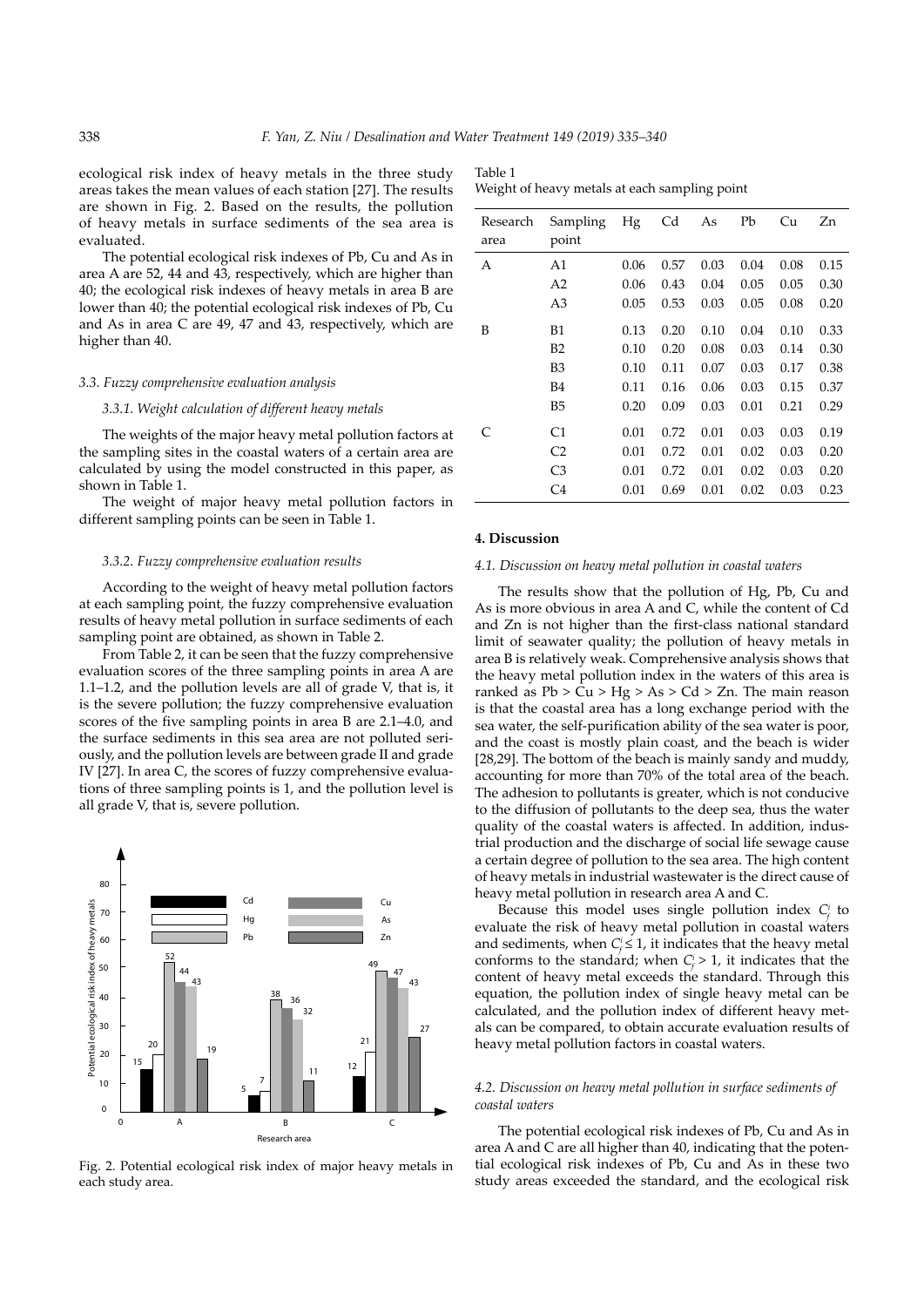| Research<br>area | Sampling<br>point | Level I<br>affiliation | Level II<br>affiliation | Level III<br>affiliation | Level IV<br>affiliation | Level V<br>affiliation | score | Overall evaluation Level of comprehensive<br>evaluation |
|------------------|-------------------|------------------------|-------------------------|--------------------------|-------------------------|------------------------|-------|---------------------------------------------------------|
| $\mathbf{A}$     | A1                | 0.029                  | 0.084                   | 0.170                    | 0.048                   | 0.67                   | 1.2   | V                                                       |
|                  | A <sub>2</sub>    | 0.059                  | 0.170                   | 0.041                    | 0.000                   | 730                    | 1.2   | V                                                       |
|                  | A <sub>3</sub>    | 0.063                  | 0.023                   | 0.170                    | 0.018                   | 0.73                   | 1.1   | V                                                       |
| B                | B1                | 0.210                  | 0.380                   | 0.240                    | 0.170                   | 0.00                   | 4.0   | $\rm _{II}$                                             |
|                  | B2                | 0.180                  | 0.450                   | 0.260                    | 0.120                   | 0.00                   | 4.1   | П                                                       |
|                  | B <sub>3</sub>    | 0.074                  | 0.310                   | 0.240                    | 0.000                   | 0.38                   | 2.7   | IV                                                      |
|                  | <b>B4</b>         | 0.250                  | 0.270                   | 0.120                    | 0.230                   | 0.13                   | 3.7   | Ш                                                       |
|                  | B <sub>5</sub>    | 0.040                  | 0.069                   | 0.100                    | 0.480                   | 0.31                   | 2.1   | IV                                                      |
| C                | C1                | 0.001                  | 0.009                   | 0.009                    | 0.009                   | 0.98                   | 1.0   | V                                                       |
|                  | C <sub>2</sub>    | 0.001                  | 0.009                   | 0.011                    | 0.000                   | 0.98                   | 1.0   | V                                                       |
|                  | C <sub>3</sub>    | 0.006                  | 0.006                   | 0.007                    | 0.001                   | 0.98                   | 1.0   | V                                                       |
|                  | C4                | 0.002                  | 0.010                   | 0.010                    | 0.000                   | 0.98                   | 1.0   | V                                                       |

Table 2 Fuzzy comprehensive evaluation results of major heavy metals

is higher; the ecological risk indexes of heavy metals in area B are all lower than 40, and the risk of ecological environment is relatively small. The reason for this risk is consistent with the description of Section 4.1. Comprehensive analysis shows that the potential ecological risk index of heavy metals in the surface sediments of the coastal area is ordered as  $Pb > Cu > As > Zn > Hg > Cd$ . Because this model uses a single potential ecological risk index to evaluate the risk of heavy metal pollution in coastal waters and sediments, the value is more than 40, which belongs to severe pollution. Using a single potential ecological risk index calculation equation can obtain accurate potential ecological risk index of heavy metals, to accurate evaluation of major heavy metal pollution factors in coastal waters and sediments.

## *4.3. Discussion on the results of fuzzy comprehensive evaluation*

According to the results of fuzzy comprehensive evaluation, the pollution degree of heavy metals in area A is higher. The main reasons are as follows: the study area is the main residential area, the distribution of factories is less, and the metal compounds in garden soil, fertilizers and pesticides enter area A through surface runoff and enrich by sedimentation and adsorption. In the sediment, the direct discharge of domestic sewage from residential areas and the dumping of domestic garbage lead to the high content of heavy metals in the sediments of offshore waters; the sewage produced by marine operations can also cause heavy metal pollution; the dry and wet deposition of atmospheric pollutants can lead to the increase of heavy metals in the sediments of offshore waters, but the degree of pollution is relatively weak.

Surface sediments in area B are not polluted much, mainly because the study area is far away from the shore compared with the other two study areas and is less polluted by domestic sewage and industrial water. The heavy metal pollution in area  $\widetilde{C}$  is relatively high, that is, severe pollution, mainly due to the influence of industrial wastewater and domestic sewage discharged from the surrounding factories. The industrial parks near the study area are dense

and the discharge of sewage is huge, which leads to the high content of heavy metals in the sediments of the study area and the serious pollution of heavy metals. Comprehensive analysis shows that the pollution level of area C is the highest, followed by area  $\overline{A}$ , and area B is the smallest.

In this paper, the membership function of environmental quality of heavy metals in sediments of different grades is given. On this basis, the weight of pollution factors is calculated, and the fuzzy comprehensive evaluation results of heavy metal pollution factors are obtained. According to the weight of different pollution factors, the pollution degree is sorted, which ensures the scientific and reliability of the results, and realizes the accurate evaluation of the main heavy metal pollution factors in the coastal waters and sediments.

#### **5. Conclusions**

- On the basis of calculating single heavy metal pollution index and single potential ecological risk index, this paper uses fuzzy comprehensive evaluation method to construct the evaluation model of main heavy metal pollution factors in coastal waters and sediments, which can accurately calculate the pollution index and potential ecological risk index of different heavy metal factors, so as to evaluate pollution level of the region.
- The model uses single heavy metal pollution index to analyze the heavy metal pollution in the three study areas. The ranks of heavy metal pollution index in the sea area is as  $Pb > Cu > Hg > As > Cd > Zn$ . The potential ecological risk index is used to analyze the heavy metal pollution risk in the three study areas. The order of ecological risk index is as  $Pb > Cu > As > Zn > Hg > Cd$ . The pollution degree of three areas was analyzed by fuzzy comprehensive evaluation method. The pollution degree of area C is the highest, area A is the second, and area B is the least. Sampling analysis results show that the model can accurately obtain the evaluation results of the main heavy metal pollution factors in the water and sediments